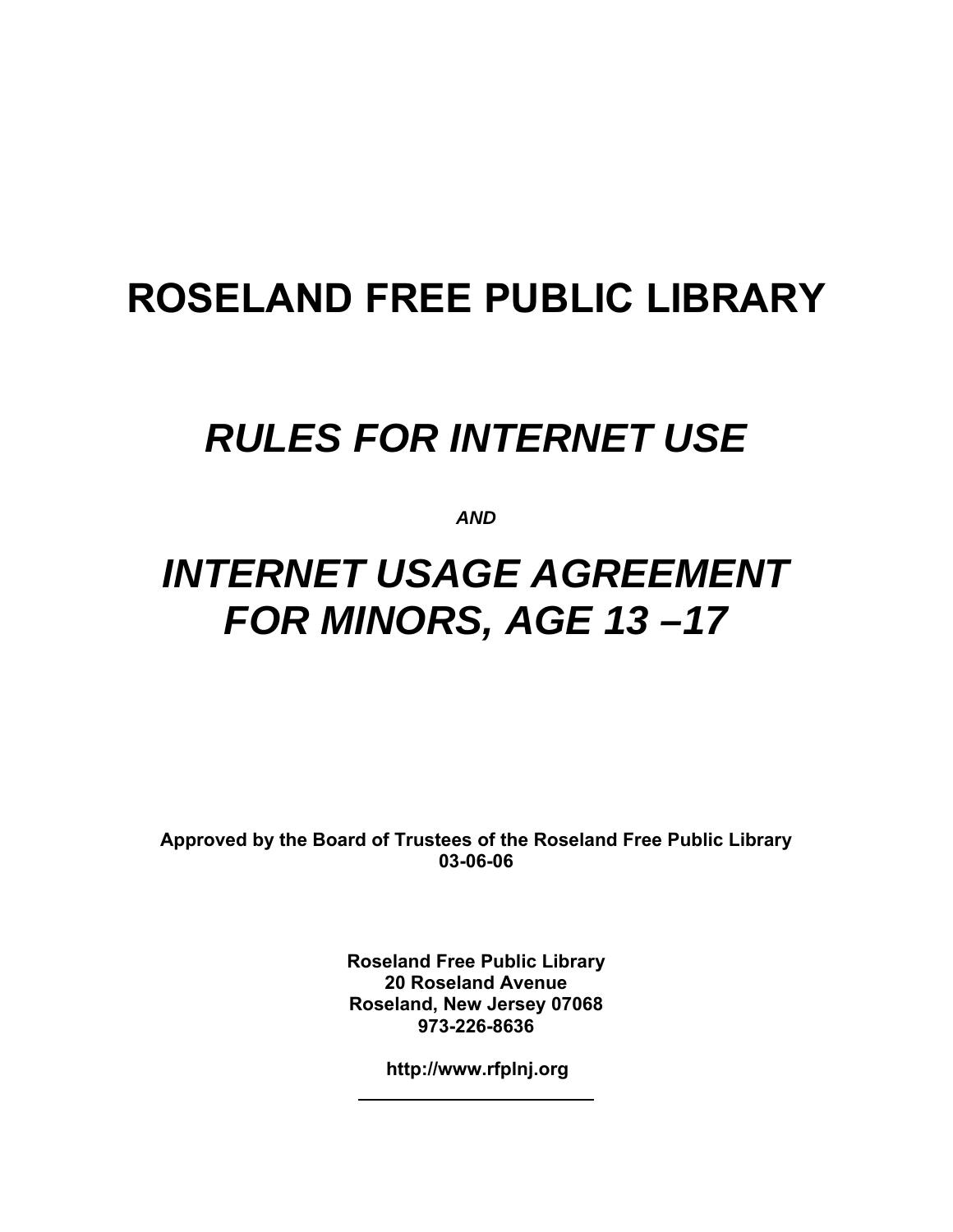### **ROSELAND FREE PUBLIC LIBRARY INTERNET USE POLICY**

#### **PURPOSE:**

 The mission of the Roseland Free Public Library is to serve the informational, educational, and recreational needs of the Roseland community through acquiring quality materials, programs, and services within comfortable facilities, with emphasis on information which is of immediate relevance and interest, and in a manner commensurate with responsible fiscal planning. The Library's mission extends to providing access to the universe of information beyond the Library's own collection through interlibrary cooperation and efficient use of technology. It is within this context that the Roseland Free Public Library offers unlimited World Wide Web access to the Internet and its multitude of resources.

#### **ACCESS:**

To access the Internet through the Library, the individual must be at least eighteen (18) years of age. Minors between the ages of thirteen (13) and seventeen (17) wishing to use the Internet through the Library must first have a parent or legal guardian come into the Library with them and complete a signed permission form requesting, and assuming full responsibility for, the minor's Internet access. Children under the age of 13 will be allowed access only in the presence of, and under the direct supervision of, their parent or guardian. No exceptions.

 All members requesting to use the Internet connections must sign in prior to each use. You must print and write your name legibly.

 Roseland Residents and those individuals with a paid non-resident Roseland Free Public Library membership will be allowed to access the Internet with no time limits unless others are waiting, then time is limited to one-half hour sessions. Non-Roseland residents are limited to Internet access of one- half hour per day.

 There will be no charge for access to the Internet. Any printouts made from the Internet or database sources will be charged at the same rate as other copy services.

#### **The Library reserves the right to end any Internet sessions at any time.**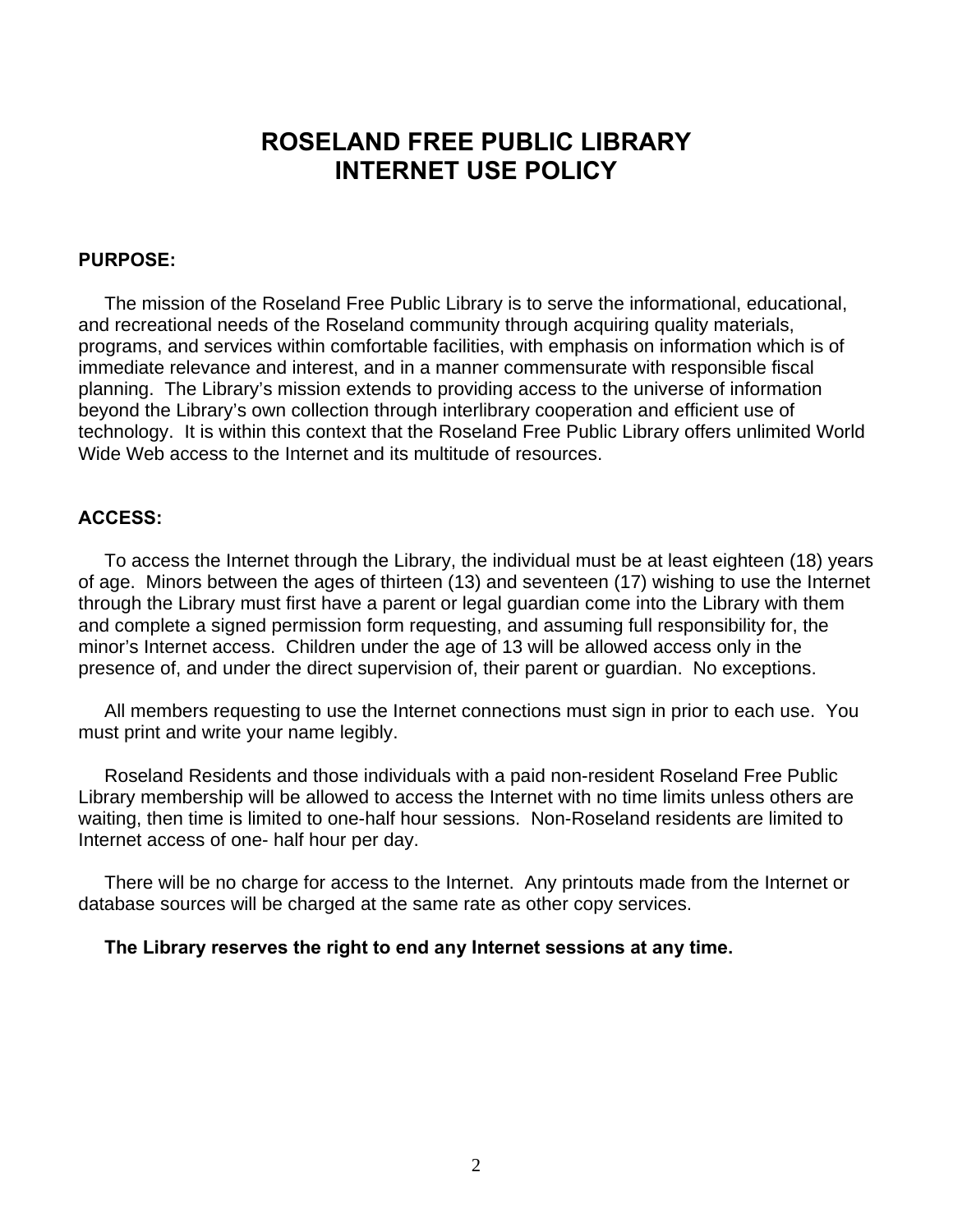#### **CHOOSING AND EVALUATING SOURCES:**

The Internet is a global entity with a highly diverse user population and information content. Library patrons use it at their own risk. The Library cannot censor access to material or protect users from materials they may find offensive, does not attempt to monitor or control information accessible through the Internet, and does not accept responsibility for its content or any changes in content, timeliness, accuracy, merchantability, infringement, or fitness for a particular purpose. The Library shall not be liable to anyone for damages, direct or indirect, even if advised of the possibility of such damages. Users are encouraged to be selective information consumers by evaluating the validity and/or suitability of any information accessed via the Internet.

#### **INTERNET PROHIBITIONS:**

- Use of the Internet for commercial activities by for-profit organizations, product promotion, political lobbying, or illegal activities.
- The displaying or downloading of sexually explicit and/or pornographic messages or pictures.
- Engaging in any activity that is harassing, defamatory, or invades the privacy of others.
- Any intentional damage to computers, the computer system, or computer network. This will result in immediate suspension of privileges to access the Internet through the Library. The individual will be held liable for any damages.
- Any disruption of Library services or inappropriate behavior will result in termination of Internet sessions(s).
- Violating copyright laws
- Any attempt to alter software or hardware configurations and/or settings.
- Any attempt to install or download software or add new programs.
- Violations in any form will result in loss of access to the Internet through the Library. Unlawful activities will be dealt with in a serious and appropriate manner.

#### **STAFF ASSISTANCE:**

Staff will assist members in getting started on the Internet; however, the Library Internetskilled staff cannot be available to assist users at all times. Personnel are not available to offer extensive explanation about the Internet or personal computer use, or provide in-depth training. Time permitting, staff will attempt to answer specific questions about the Internet and offer suggestions for effective searching. Staff can also provide information about Internet training opportunities, books, etc.

#### **RELEASE FROM LIABILITY:**

By accessing the Internet through the Library you acknowledge that you have read, understand and agree to comply with the Library's Internet Use Policy and expressly agree that use of the service is at your sole risk and that the service is being provided on an "as is" and "as available" basis. You also expressly release the Library from any and all direct, indirect, incidental, special or consequential damages resulting from your use, misuse or inability to use the service.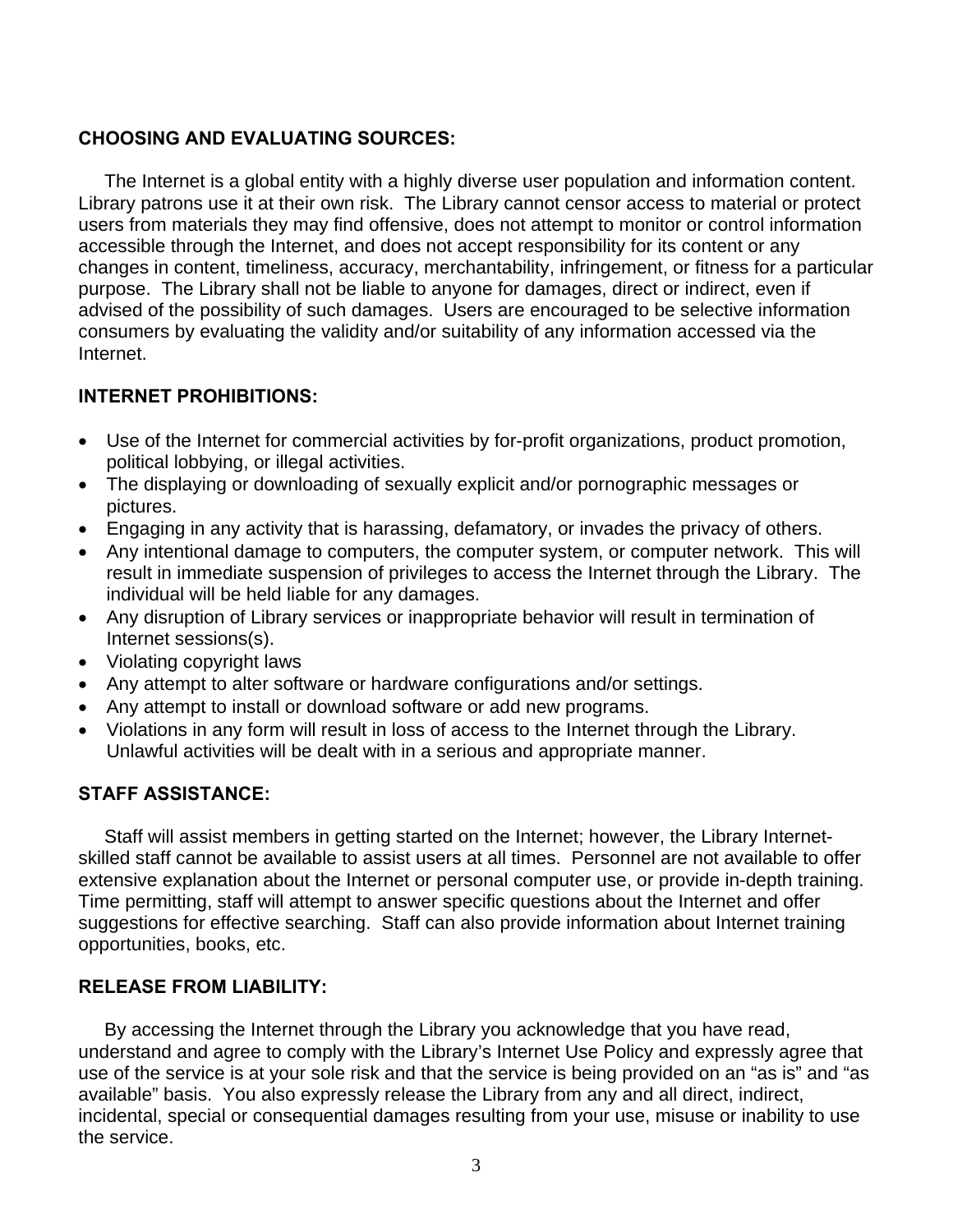### **RULES FOR INTERNET USE**

- Use of the Roseland Free Public Library's computers for Internet access is free as specified in the Library's Internet Use Policy. There is a 10-cent per page charge for printouts (includes all pages generated by the printer regardless of the amount of information printed on it). Printouts must be paid for promptly at the Circulation Desk.
- Software owned or supplied by users may not be installed or used on Library computers.
- Users may not save their data on the hard drives of Library computers.
- Computer programs protected by copyright laws may not be copied for personal use.
- Computer users are asked to respect the privacy of others. This includes not representing oneself as another user, modifying passwords, trying to gain access to someone else's data or search history, or "hovering" over others using computers while waiting to use them.
- The Library's computers are set up for optimal use by a single individual. However, in some cases, such as a parent/guardian with a child, it may be important for two persons to work/sit together at a single computer. In all cases, because of limited space, a maximum of two persons may sit and/or work together at any one computer.
- The Library is not responsible for any damage or loss of users' personal information or data. Although the Library has installed virus protection on its computers, it is always possible for a new virus to appear and therefore, protection cannot be guaranteed.
- Time permitting, Library staff will assist with basic computer problems. Staff members are not able to offer extensive explanations or provide in-depth training. Information is available about computer training opportunities in the area. As demand warrants, the Library will periodically offer basic Internet lessons to individuals.
- Computer users are liable for damage to equipment caused by inappropriate or unauthorized use. Misuse of Library computers may result in the suspension or loss of privilege to use them.

\* PLEASE NOTE: You must end Internet-use session at least 10 minutes prior to library's closing.